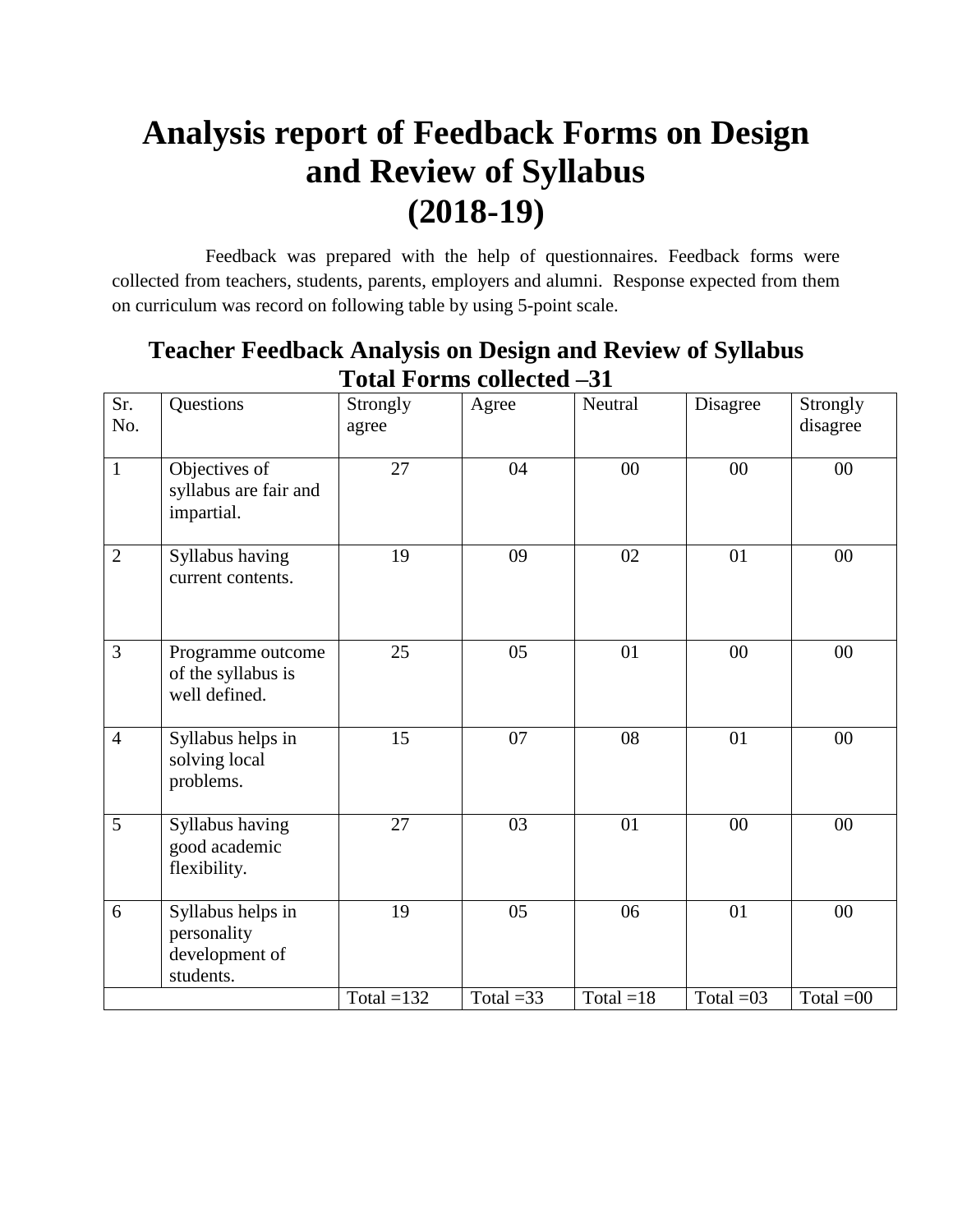|                |                                                                |             | otal I of hip concettu |             |             |             |
|----------------|----------------------------------------------------------------|-------------|------------------------|-------------|-------------|-------------|
| Sr.            | Questions                                                      | Strongly    | Agree                  | Neutral     | Disagree    | Strongly    |
| No.            |                                                                | agree       |                        |             |             | disagree    |
| $\mathbf{1}$   | Syllabus having<br>current contents.                           | 15          | 33                     | 01          | 00          | $00\,$      |
| $\overline{2}$ | Syllabus helps in<br>developing overall<br>personality.        | 15          | 30                     | 04          | $00\,$      | $00\,$      |
| 3              | Need to update<br>syllabus                                     | 08          | 22                     | 16          | 00          | 03          |
| $\overline{4}$ | Syllabus helps in<br>solving local<br>problems.                | 13          | 29                     | 06          | 01          | $00\,$      |
| 5              | Skill based content<br>in syllabus.                            | 13          | 30                     | 06          | 00          | $00\,$      |
| 6              | Reading material<br>regarding syllabus is<br>easily available. | 23          | 24                     | 02          | 00          | $00\,$      |
|                |                                                                | Total $=87$ | Total = $168$          | Total $=35$ | Total $=01$ | Total $=00$ |

### **Student Feedback Analysis on Design and Review of Syllabus Total Forms collected –49**

#### **Parents Feedback Analysis on Design and Review of Syllabus Total Forms collected –47**

| Sr.<br>No.     | Questions                                                                | Strongly agree | Agree         | <b>Neutral</b> | Disagree    | Strongly<br>disagree |
|----------------|--------------------------------------------------------------------------|----------------|---------------|----------------|-------------|----------------------|
| 1              | Syllabus of your ward<br>having current content.                         | 14             | 33            | $00\,$         | 00          | 00                   |
| $\overline{2}$ | Syllabus helps in<br>overall personality<br>development of your<br>ward. | 12             | 33            | 02             | $00\,$      | 00                   |
| 3              | Syllabus enhances<br>employability.                                      | 02             | 29            | 16             | $00\,$      | 00                   |
| 4              | Syllabus helps in<br>intellectual aptitude of<br>your ward.              | 08             | 37            | 02             | $00\,$      | 00                   |
| 5              | Syllabus is applicable<br>to solve local<br>problems.                    | 19             | 26            | 01             | 01          | 00                   |
|                |                                                                          | Total $=55$    | Total = $158$ | Total $=21$    | Total $=01$ | Total $=00$          |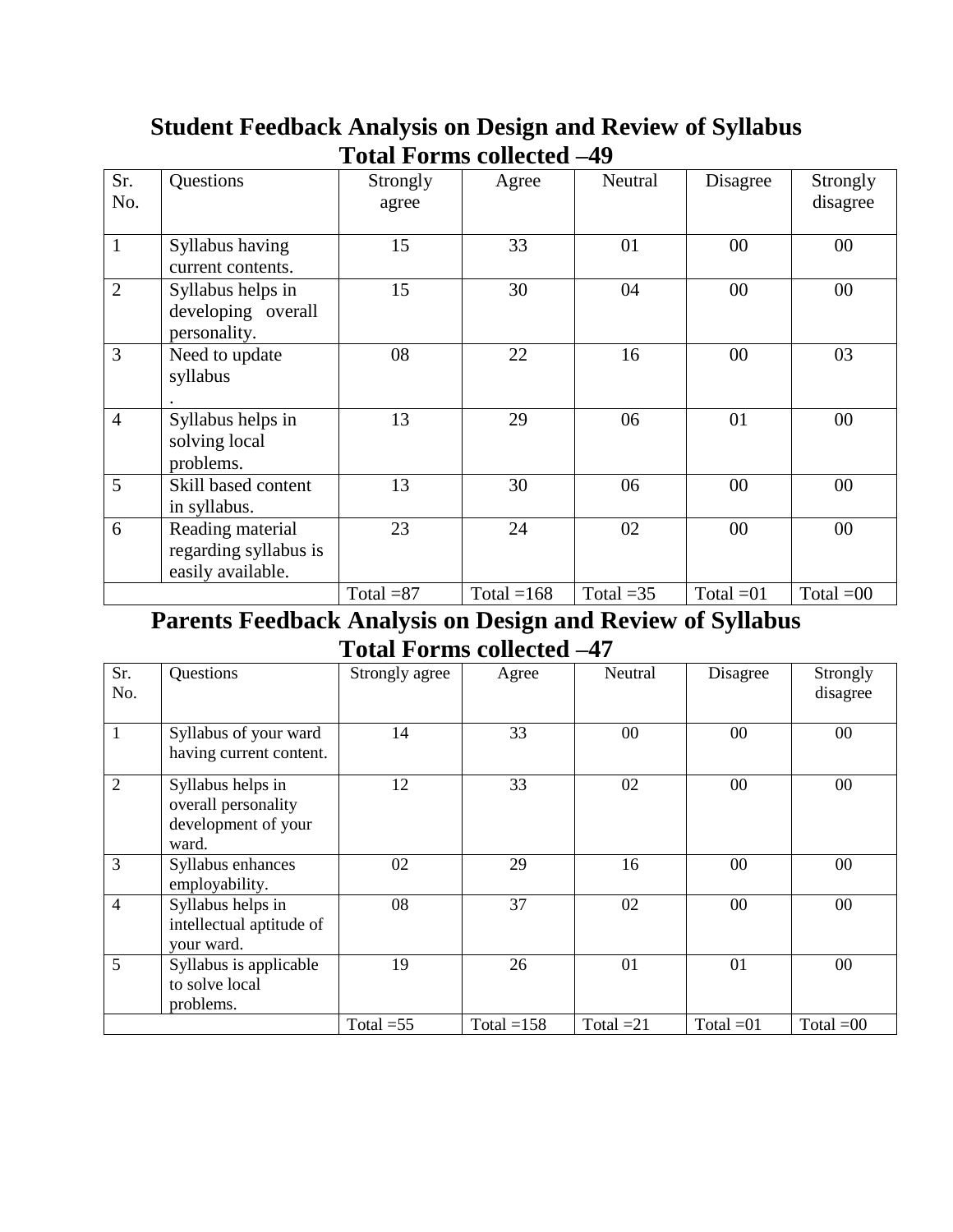| Sr. | Questions                                                | Strongly    | Agree/ Very | Neutral/    | Disagree/    | Strongly       |
|-----|----------------------------------------------------------|-------------|-------------|-------------|--------------|----------------|
| No. |                                                          | agree/      | good        | Good        | Satisfactory | disagree/      |
|     |                                                          | Excellent   |             |             |              | Unsatisfactory |
|     |                                                          |             |             |             |              |                |
| 1   | Syllabus was relevant<br>to practical /lab<br>works.     | 05          | $00\,$      | 01          | $00\,$       | 00             |
| 2   | Syllabus helps in<br>overall personality<br>development. | 03          | 03          | $00\,$      | $00\,$       | 00             |
| 3   | Syllabus enhances<br>employability.                      | 02          | 03          | 01          | $00\,$       | 00             |
| 4   | Syllabus helps in<br>solving local<br>problems.          | 03          | 01          | 02          | $00\,$       | $00\,$         |
| 5   | Skill based content in<br>syllabus.                      | 03          | 02          | 01          | $00\,$       | 00             |
|     |                                                          | Total $=16$ | Total $=09$ | Total $=05$ | Total $=00$  | Total $=00$    |

### **Employee Feedback Analysis on Design and Review of Syllabus Total Forms collected –06**

#### **Alumni Feedback Analysis on Design and Review of Syllabus Total Forms collected –27**

| Sr.<br>No.     | Questions                                                | Strongly<br>agree/<br>Excellent | Agree/ Very<br>good | Neutral/<br>Good | Disagree/<br>Satisfactory | Strongly<br>disagree/<br>Unsatisfactory |
|----------------|----------------------------------------------------------|---------------------------------|---------------------|------------------|---------------------------|-----------------------------------------|
| 1              | Syllabus was fulfills<br>the objectives.                 | 15                              | 11                  | 01               | $00\,$                    | 00                                      |
| $\overline{2}$ | Syllabus helps in<br>overall personality<br>development. | 13                              | 14                  | $00\,$           | 00                        | 00                                      |
| 3              | Syllabus enhances<br>employability.                      | 05                              | 16                  | 05               | 01                        | 00                                      |
| $\overline{4}$ | Syllabus helps in<br>solving local<br>problems.          | 07                              | 11                  | 06               | 02                        | 00                                      |
| 5              | Skill based content in<br>syllabus.                      | 10                              | 09                  | 08               | 00                        | 00                                      |
|                |                                                          | Total $=50$                     | Total $=61$         | Total $=20$      | Total $=03$               | Total $=00$                             |

#### **Suggestion on curriculum obtained from stakeholders and remarks on that from head of institute:-**

| <b>Suggestions</b>                        | <b>Remarks from head of institute</b>             |
|-------------------------------------------|---------------------------------------------------|
| 1. Add skill based contents in syllabus.  | Add-on course like Tally, Mobile repairing,       |
| 2. Update the syllabus as per local needs | accounting, Sericulture, Vermiculture etc will be |
|                                           | provided.                                         |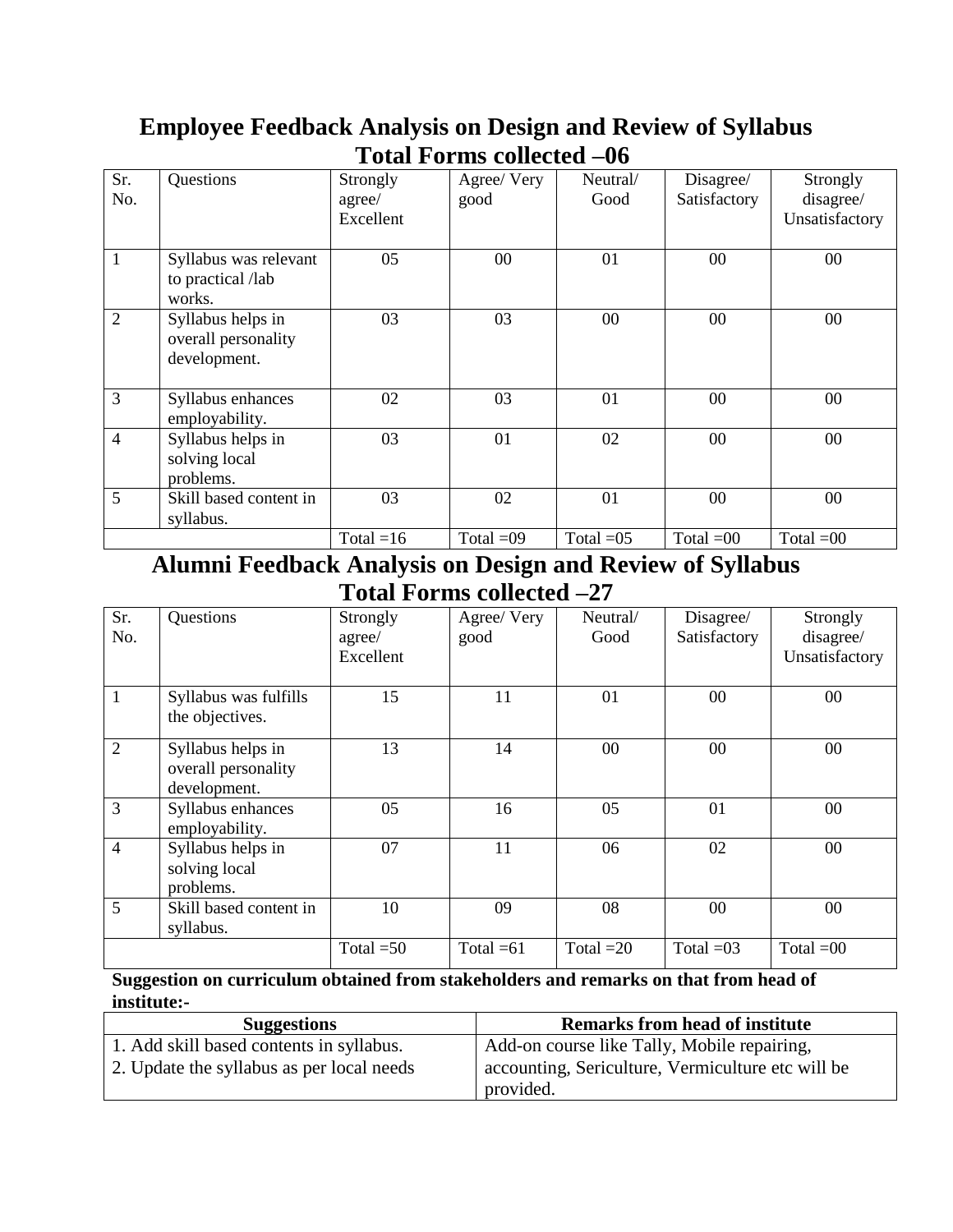### Stakeholders Feedback Analysis on Curriculum

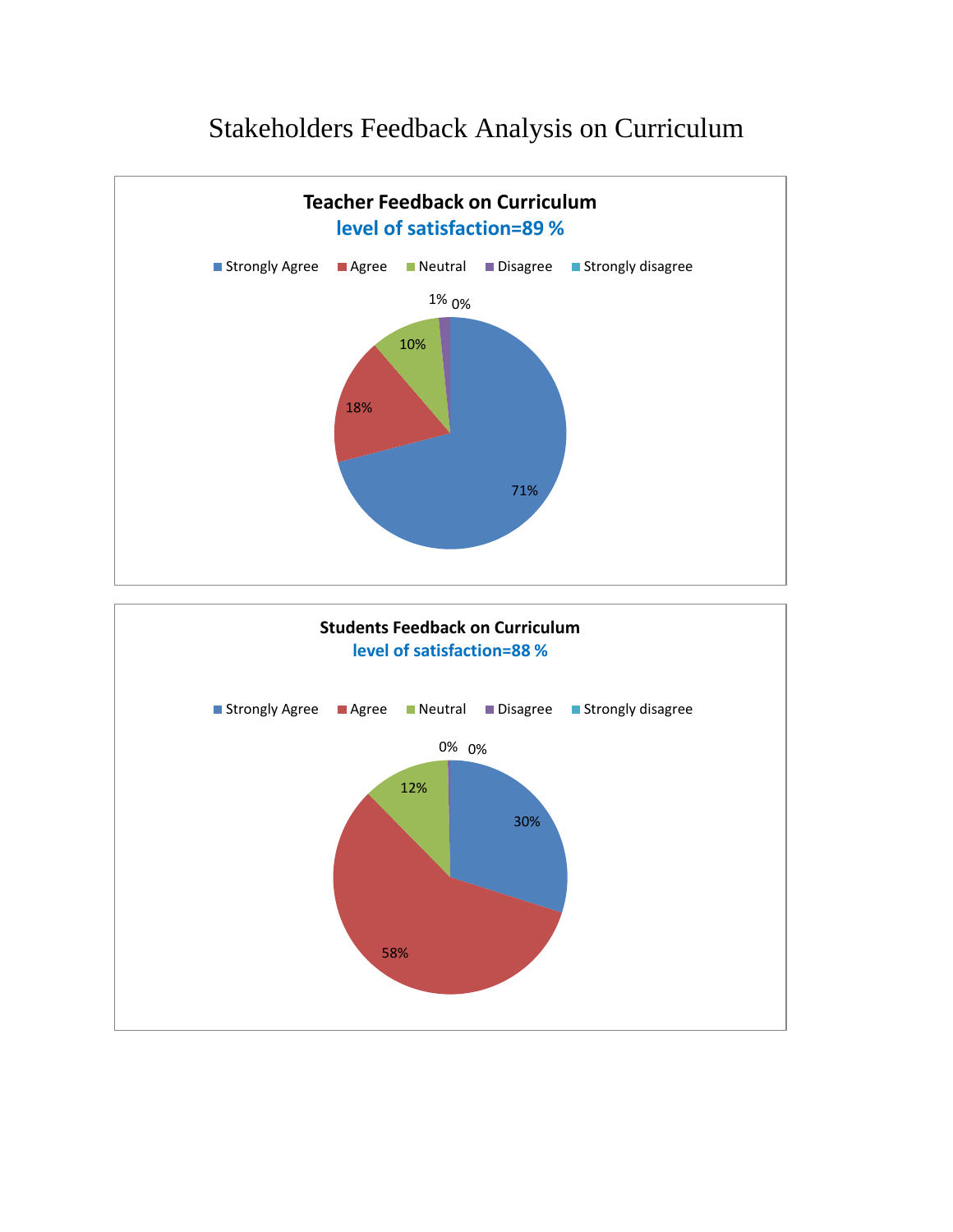### Stakeholders Feedback Analysis on Curriculum